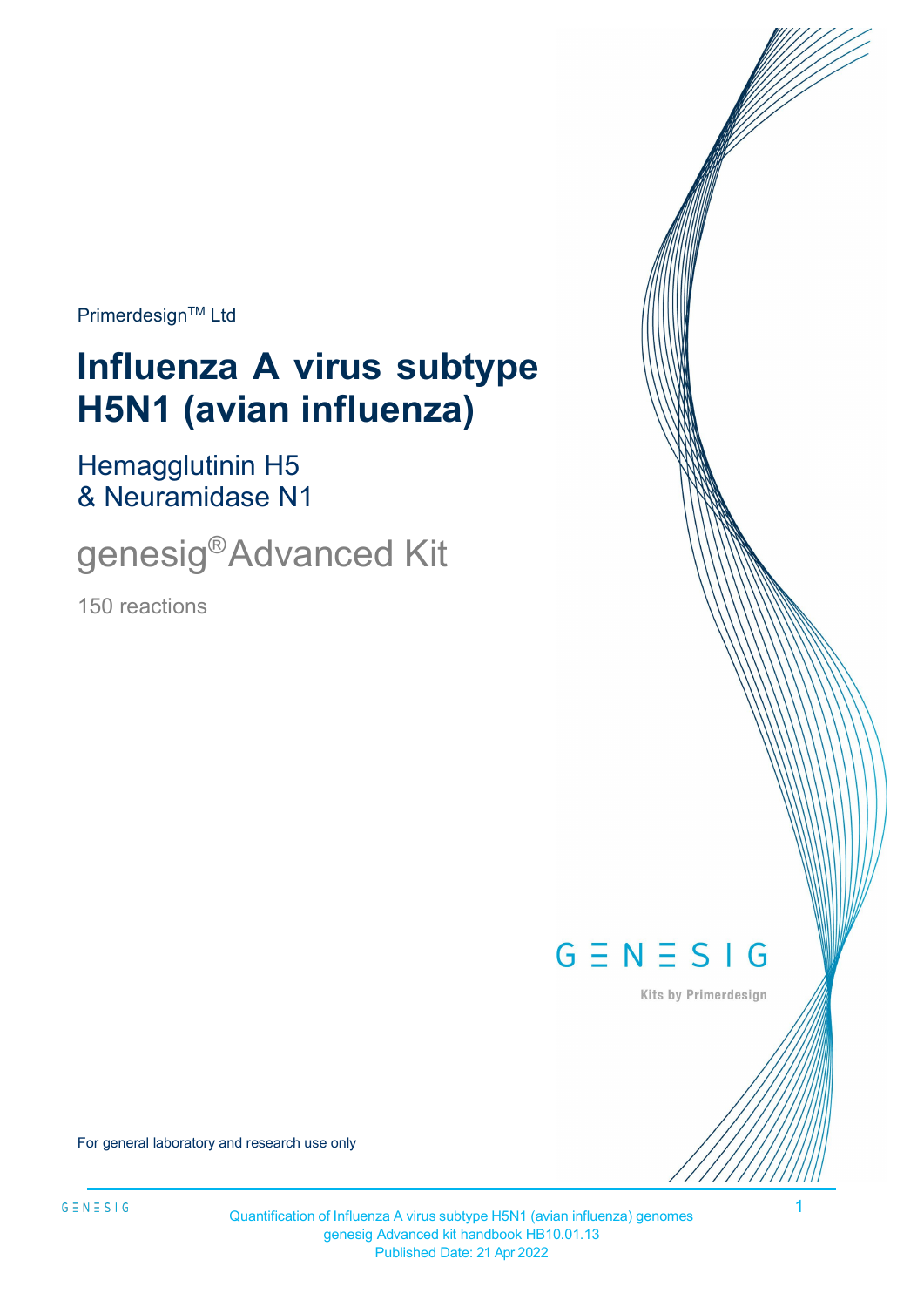# Introduction to Influenza A virus subtype H5N1 (avian influenza)

Influenza A virus subtype H5N1, also known as A(H5N1) or H5N1, is a subtype of the Influenza A virus that is capable of causing illness in many animal species, including humans [1]. A bird- adapted strain of H5N1, called HPAI A(H5N1) for "highly pathogenic avian influenza virus of type A of subtype H5N1", is the causative agent of H5N1 flu, commonly known as "avian influenza" or simply "bird flu" and is endemic in many bird populations, especially in Southeast Asia. One strain of HPAI A (H5N1) of Asian lineage is spreading globally. It is epizootic (an epidemic in non-humans) and panzootic (a disease affecting animals of many species, especially over a wide area), killing tens of millions of birds and spurring the culling of hundreds of millions of other birds in an attempt to control its spread. Most references in the media to "bird flu" and to H5N1 are about this specific strain [1].

HPAI A(H5N1) is an avian disease, and there is no evidence of efficient human-to-human transmission or of airborne transmission of HPAI A (H5N1) to humans. In almost all cases, those infected with H5N1 have had extensive physical contact with infected birds. However, around 50% of humans known to have been infected with the current Asian strain of HPAI A(H5N1) have died from H5N1 flu, and H5N1 has the potential to mutate or re-assort into a strain capable of efficient human-to-human transmission. In 2005, The World Health Organization (WHO) and influenza experts worldwide urged all countries to develop or update their influenza pandemic preparedness plans to respond to the potential outbreak of avian influenza [2,3], with the pandemic estimated to cause potentially 2 to 7 million human deaths [2]. Experts have identified key events (creating new clades, infecting new species, spreading to new areas) marking the progression of an avian flu virus towards becoming pandemic, and many of those key events have occurred more rapidly than expected.

#### References

- 1. Li, K., Guan, Y., Wang, J., Smith, G., Xu, K., Duan, L., Rahardjo, A., Puthavathana, P., Buranathai, C., Nguyen, T., Estoepangestie, A., Chaisingh, A., Auewarakul, P., Long, H., Hanh, N., Webby, R., Poon, L., Chen, H., Shortridge, K., Yuen, K., Webster, R. and Peiris, J., 2004. Genesis of a highly pathogenic and potentially pandemic H5N1 influenza virus in eastern Asia. Nature, 430(6996), pp.209-213.
- 2. Idris F. M. (2005). The Bird Flu Threat Why Aren't We Worrying?. The Malaysian journal of medical sciences : MJMS, 12(1), 1–2.
- 3. Monto A. S. (2005). The Threat of an Avian Influenza Pandemic. New England Journal of Medicine, 352(4), 323–325. doi:10.1056/NEJMp048343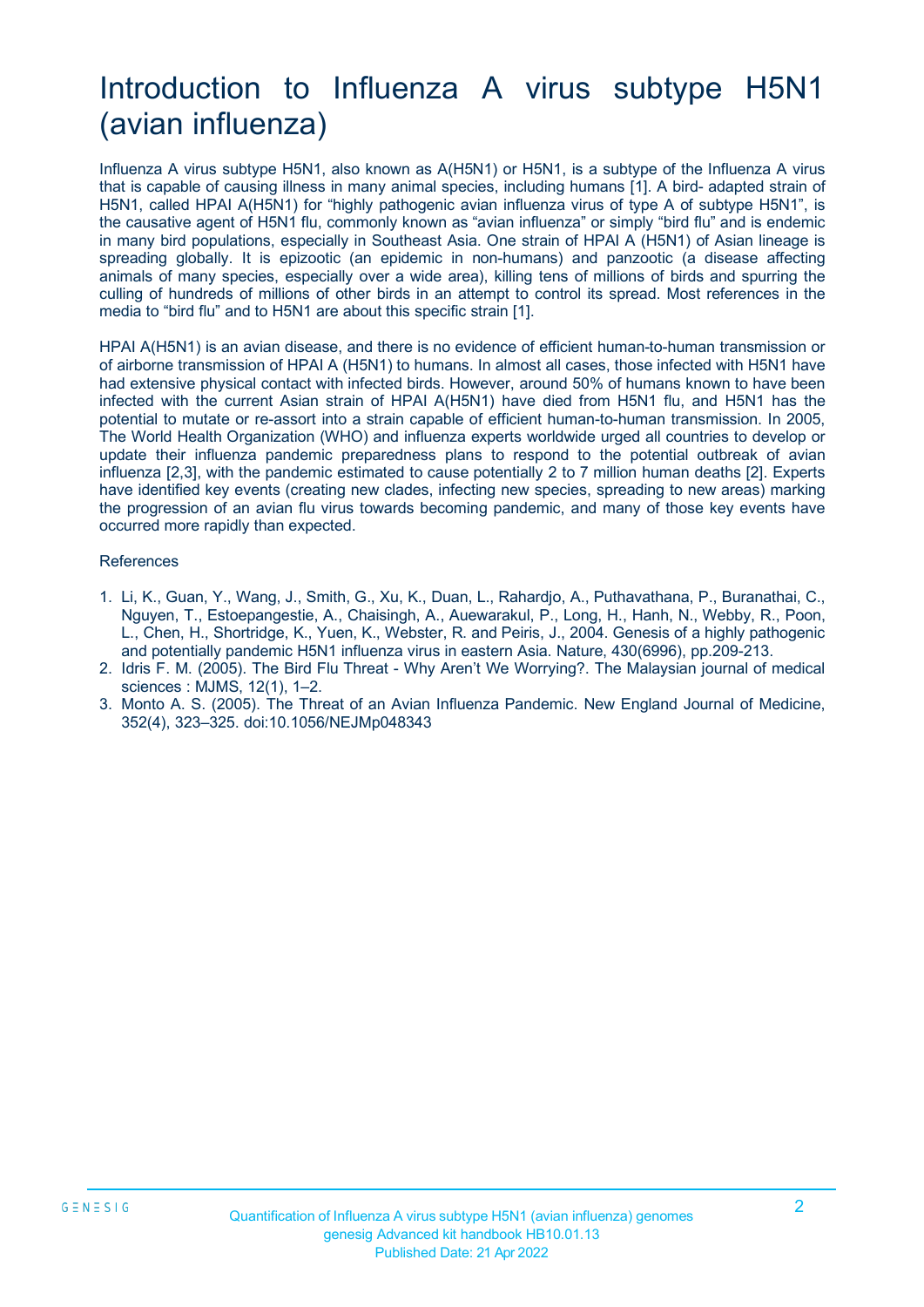# **Specificity**

The Primerdesign genesig Kit for Influenza A virus subtype H5N1 (avian influenza) (H5N1) genomes are designed for the *in vitro* quantification of H5N1 genomes. The kit is designed to have a broad detection profile. Specifically, the primers represent 100% homology, with over 95% of the NCBI database reference sequences available at the time of design.

The dynamics of genetic variation mean that new sequence information may become available after the initial design. Primerdesign periodically reviews the detection profiles of our kits and, when required, releases new versions.

The primers have 100% homology with over 95% of avian H5N1 isolates globally that have been entered into the influenza sequence database in the NCBI database since 2001. The primers have low sequence homology to other influenza subtypes, and the quantification of both subtyping genes ensures an accurate determination of the H5N1 genotype in a single experiment. However, due to the inherent instability of RNA viral genomes, novel emerging sequences may not be detected. Please contact us if you would like us to check the homology of our primers to specific strains you are working with.

If you require further information or have a specific question about the detection profile of this kit, then please send an email to [enquiry@primerdesign.co.uk, a](mailto:enquiry@primerdesign.co.uk)nd our bioinformatics team will answer your question.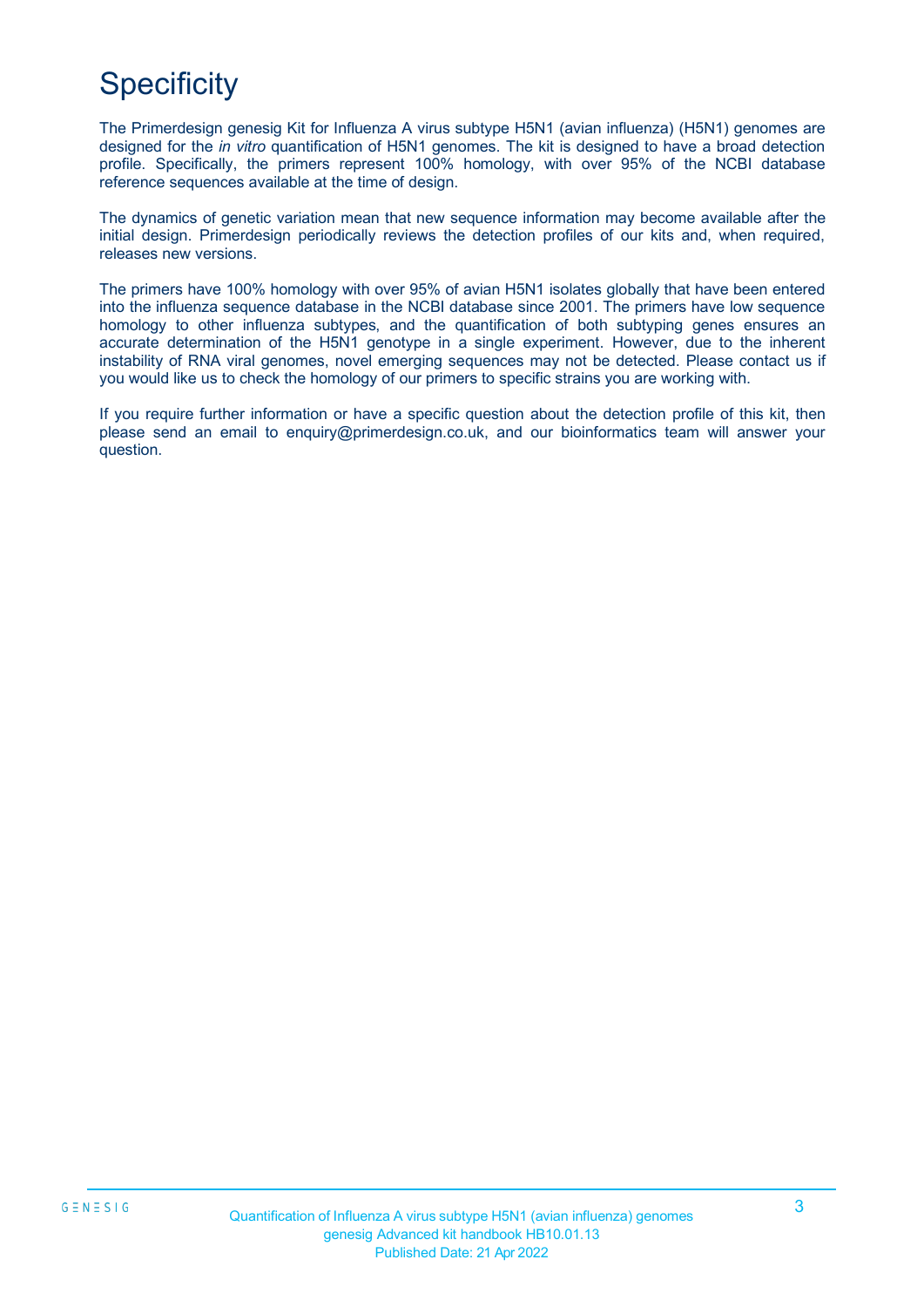# **Kit contents**

**H5N1-specific primer/probe mix (150 reactions BROWN)** FAM-labelled

**H5N1 positive control template (for Standard curve RED)**

**Internal extraction control primer/probe mix (150 reactions BROWN)** VIC-labelled as standard

**Internal extraction control RNA (150 reactions BLUE)**

**Endogenous control primer/probe mix (150 reactions BROWN)** FAM-labelled

**RNase/DNase-free water (WHITE)** for resuspension of primer/probe mixes

**Template preparation buffer (YELLOW)** for resuspension of internal control template, positive control template and standard curve preparation

### **Reagents and equipment to be supplied by the user**

#### **Real-time PCR Instrument**

#### **Extraction kit**

This kit is recommended for use with genesig Easy DNA/RNA Extraction kit. However, it is designed to work well with all processes that yield high-quality RNA and DNA with minimal PCR inhibitors.

**oasigTM lyophilised OneStep or Precision**®**PLUS OneStep 2X RT-qPCR Master Mix** Contains complete OneStep RT-qPCR master mix

**Pipettors and tips** 

**Vortex and centrifuge**

**Thin-walled 0.1 ml PCR reaction tubes**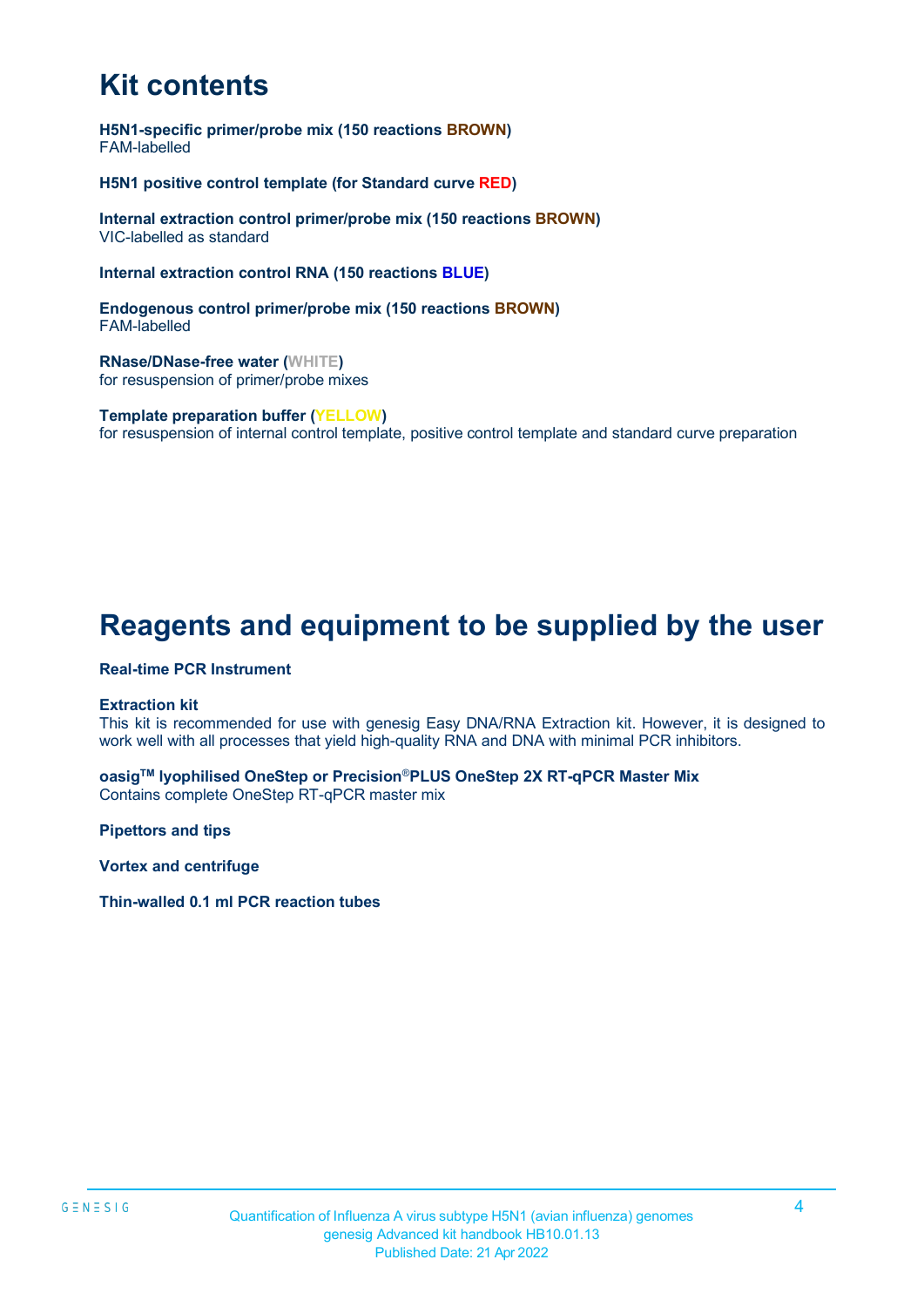### Kit storage and stability

This kit is stable at room temperature but should be stored at -20ºC on arrival. Once the lyophilised components have been resuspended, they should not be exposed to temperatures above -20°C for longer than 30 minutes at a time and unnecessary repeated freeze/thawing should be avoided. The kit is stable for six months from the date of resuspension under these circumstances.

If a standard curve dilution series is prepared, this can be stored frozen for an extended period. If you see any degradation in this serial dilution, a fresh standard curve can be prepared from the positive control. Primerdesign does not recommend using the kit after the expiry date stated on the pack.

### Suitable sample material

All kinds of sample material suited for PCR amplification can be used. Please ensure the samples are suitable in terms of purity, concentration, and RNA/DNA integrity (An internal PCR control is supplied to test for non-specific PCR inhibitors). Always run at least one negative control with the samples. To prepare a negative control, replace the template RNA sample with RNase/DNase-free water.

### Dynamic range of test

Under optimal PCR conditions, genesig H5N1 detection kits have very high priming efficiencies of >90% and can detect less than 100 copies of the target template.

# Notices and disclaimers

This product is developed, designed and sold for research purposes only. It is not intended for human diagnostic or drug purposes or to be administered to humans unless clearly expressed for that purpose by the Food and Drug Administration in the USA or the appropriate regulatory authorities in the country of use. During the warranty period, Primerdesign genesig detection kits allow precise and reproducible data recovery combined with excellent sensitivity. For data obtained by violation to the general GLP guidelines and the manufacturer's recommendations, the right to claim under guarantee is expired. PCR is a proprietary technology covered by several US and foreign patents. These patents are owned by Roche Molecular Systems Inc. and have been sub-licensed by PE Corporation in certain fields. Depending on your specific application, you may need a license from Roche or PE to practise PCR. Additional information on purchasing licenses to practise the PCR process may be obtained by contacting the Director of Licensing at Roche Molecular Systems, 1145 Atlantic Avenue, Alameda, CA 94501 or Applied Biosystems business group of the Applera Corporation, 850 Lincoln Centre Drive, Foster City, CA 94404. In addition, the 5' nuclease assay and other homogeneous amplification methods used in connection with the PCR process may be covered by US Patents 5,210,015 and 5,487,972, owned by Roche Molecular Systems, Inc, and by US Patent 5,538,848, owned by The Perkin-Elmer Corporation.

# **Trademarks**

Primerdesign™ is a trademark of Primerdesign Ltd. genesig® is a registered trademark of Primerdesign Ltd.

The PCR process is covered by US Patents 4,683,195, and 4,683,202 and foreign equivalents owned by Hoffmann-La Roche AG. BI, ABI PRISM® GeneAmp® and MicroAmp® are registered trademarks of the Applera Genomics (Applied Biosystems Corporation). BIOMEK® is a registered trademark of Beckman Instruments, Inc.; iCycler™ is a registered trademark of Bio-Rad Laboratories, Rotor-Gene is a trademark of Corbett Research. LightCycler™ is a registered trademark of the Idaho Technology Inc. GeneAmp®, TaqMan® and AmpliTaqGold® are registered trademarks of Roche Molecular Systems, Inc., The purchase of the Primerdesign ™ reagents cannot be construed as an authorisation or implicit license to practise PCR under any patents held by Hoffmann-LaRoche Inc.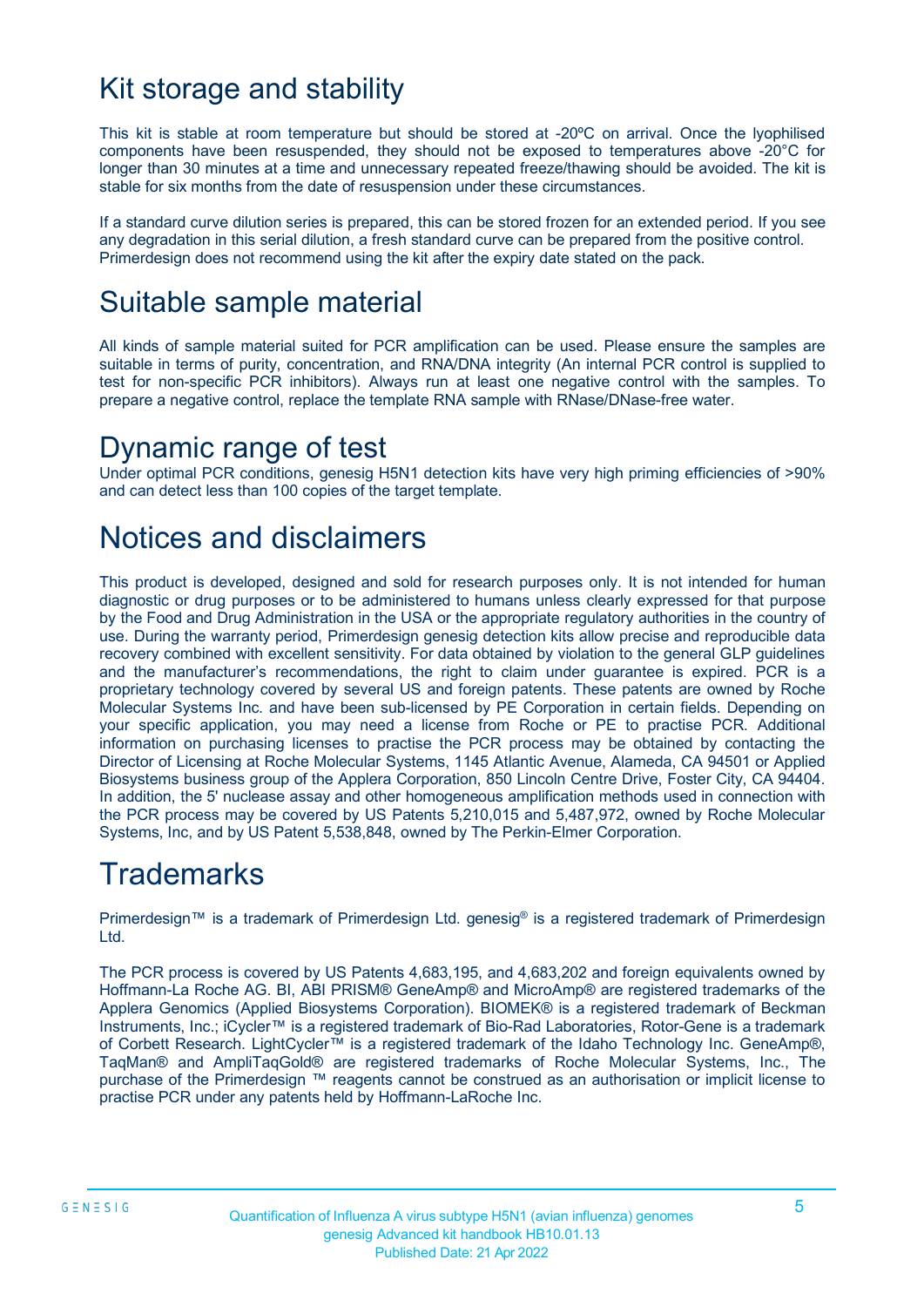# **Principles of the test**

#### **Real-time PCR**

A H5N1-specific primer and probe mix is provided, and this can be detected through the FAM channel.

The primer and probe mix provided exploits the so-called TaqMan® principle. During PCR amplification, forward and reverse primers hybridise to the H5N1 cDNA. A fluorogenic probe is included in the same reaction mixture, which consists of a DNA probe labelled with a 5`-dye and a 3`-quencher. During PCR amplification, the probe is cleaved, and the reporter dye and quencher are separated. The resulting increase in fluorescence can be detected on a range of qPCR platforms.

#### **Positive control**

For copy number determination and as a positive control for the PCR set-up, the kit contains a positive control template.This can be used to generate a standard curve of H5N1 copy number / Cq value. Alternatively, the positive control can be used at a single dilution where full quantitative analysis of the samples is not required. Each time the kit is used, at least one positive control reaction must be included in the run. A positive result indicates that the primers and probes for detecting the target H5N1 gene worked properly in that particular experimental scenario. If a negative result is obtained the test results are invalid and must be repeated. Care should be taken to ensure that the positive control does not contaminate any other kit component which would lead to false-positive results. This can be achieved by handling this component in a Post PCR environment. Care should also be taken to avoid crosscontamination of other samples when adding the positive control to the run. This can be avoided by sealing all other samples and negative controls before pipetting the positive control into the positive control well.

#### **Negative control**

To validate any positive findings, a negative control reaction should be included every time the kit is used. For this reaction, the RNase/DNase-free water should be used instead of template. A negative result indicates that the reagents have not become contaminated while setting up the run.

#### **Internal RNA extraction control**

When performing RNA extraction, it is often advantageous to have an exogenous source of RNA template that is spiked into the lysis buffer. This control RNA is then co-purified with the sample RNA and can be detected as a positive control for the extraction process. Successful co-purification and qPCR for the control RNA also indicate that PCR inhibitors are not present at a high concentration.

A separate qPCR primer/probe mix is supplied with this kit to detect the exogenous RNA using qPCR. The PCR primers are present at PCR limiting concentrations which allows multiplexing with the target sequence primers. Amplification of the control cDNA does not interfere with the detection of the H5N1 target cDNA even when present at a low copy number. The Internal control is detected through the VIC channel and gives a Cq value of 28+/-3 depending on the level of sample dilution.

#### **Endogenous control**

To confirm extraction of a valid biological template, a primer and probe mix is included to detect an endogenous gene. Detection of the endogenous control is through the FAM channel, and it is NOT, therefore, possible to perform a multiplex with the H5N1 primers. A poor endogenous control signal may indicate that the sample did not contain sufficient biological material.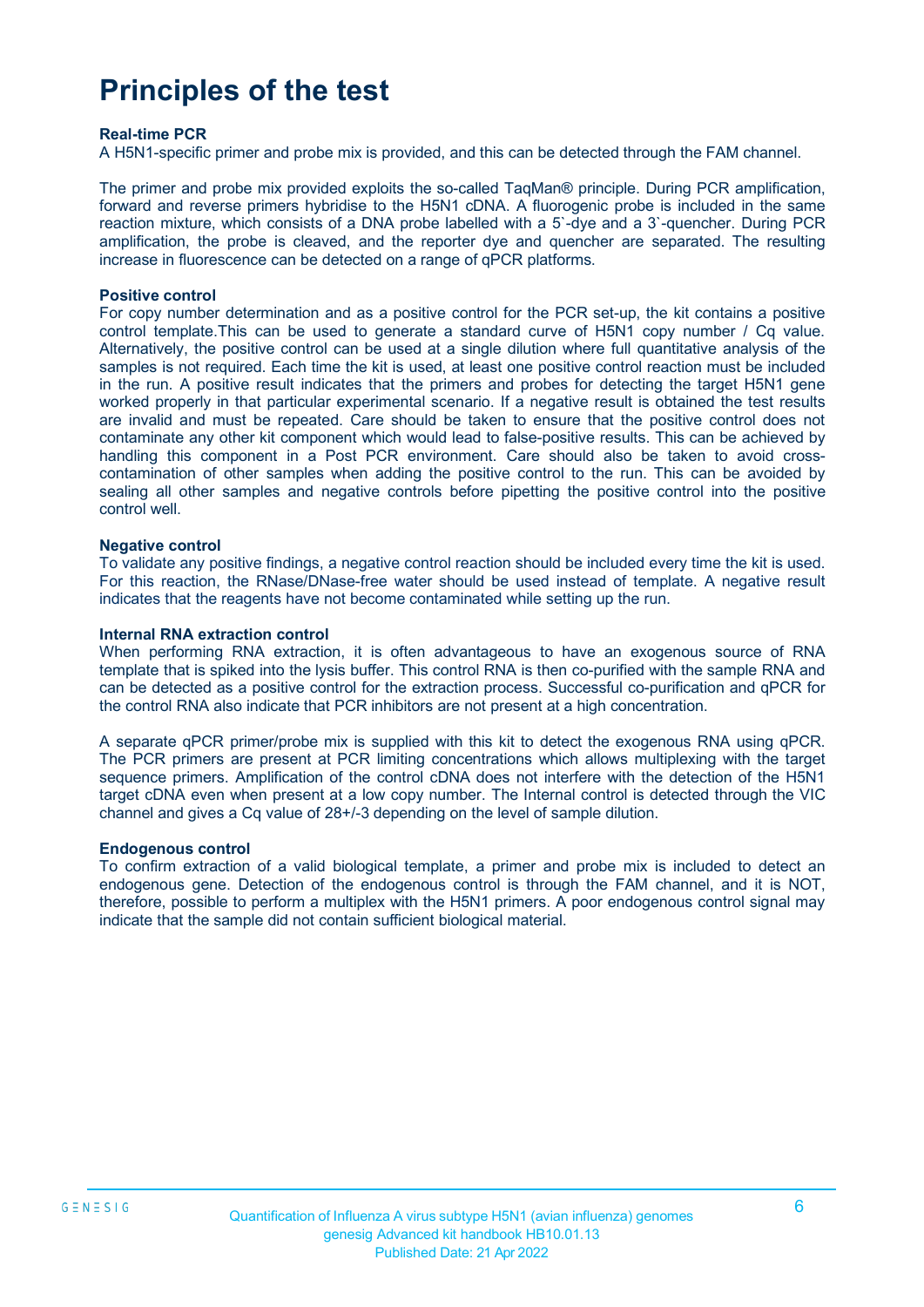### Resuspension protocol

To minimise the risk of contamination with foreign DNA, we recommend that all pipetting be performed in a PCR clean environment. Ideally, this would be a designated PCR lab or PCR cabinet. Filter tips are recommended for all pipetting steps.

**1. Pulse-spin each tube in a centrifuge before opening.**

This will ensure that lyophilised primer and probe mix is in the base of the tube and is not spilt upon opening the tube.

**2. Resuspend the primer/probe mixes in the RNase/DNase-free water supplied, according to the table below:**

To ensure complete resuspension, vortex each tube thoroughly.

| Component - resuspend in water                       | Volume   |
|------------------------------------------------------|----------|
| H5N1 primer/probe mix (BROWN)                        | $165$ µl |
| Internal extraction control primer/probe mix (BROWN) | $165$ µl |
| Endogenous control primer/probe mix (BROWN)          | 165 ul   |

**3. Resuspend the internal control template and positive control template in the template preparation buffer supplied, according to the table below:**

To ensure complete resuspension, vortex each tube thoroughly.

| Component - resuspend in template preparation buffer |        |  |  |
|------------------------------------------------------|--------|--|--|
| Internal extraction control RNA (BLUE)               | 600 ul |  |  |
| H5N1 Positive Control Template (RED) *               | 500 ul |  |  |

\* This component contains high copy number template and is a VERY significant contamination risk. It must be opened and handled in a separate laboratory environment, away from the other components.

### RNA extraction

The internal extraction control RNA can be added either to the RNA lysis/extraction buffer or to the RNA sample once it has been resuspended in the lysis buffer.

**DO NOT add the internal extraction control RNA directly to the unprocessed biological sample as this will lead to degradation and a loss in signal.**

- **1. Add 4 µl of the Internal extraction control RNA (BLUE) to each sample in RNA lysis/extraction buffer per sample.**
- **2. Complete RNA extraction according to the manufacturer's protocols.**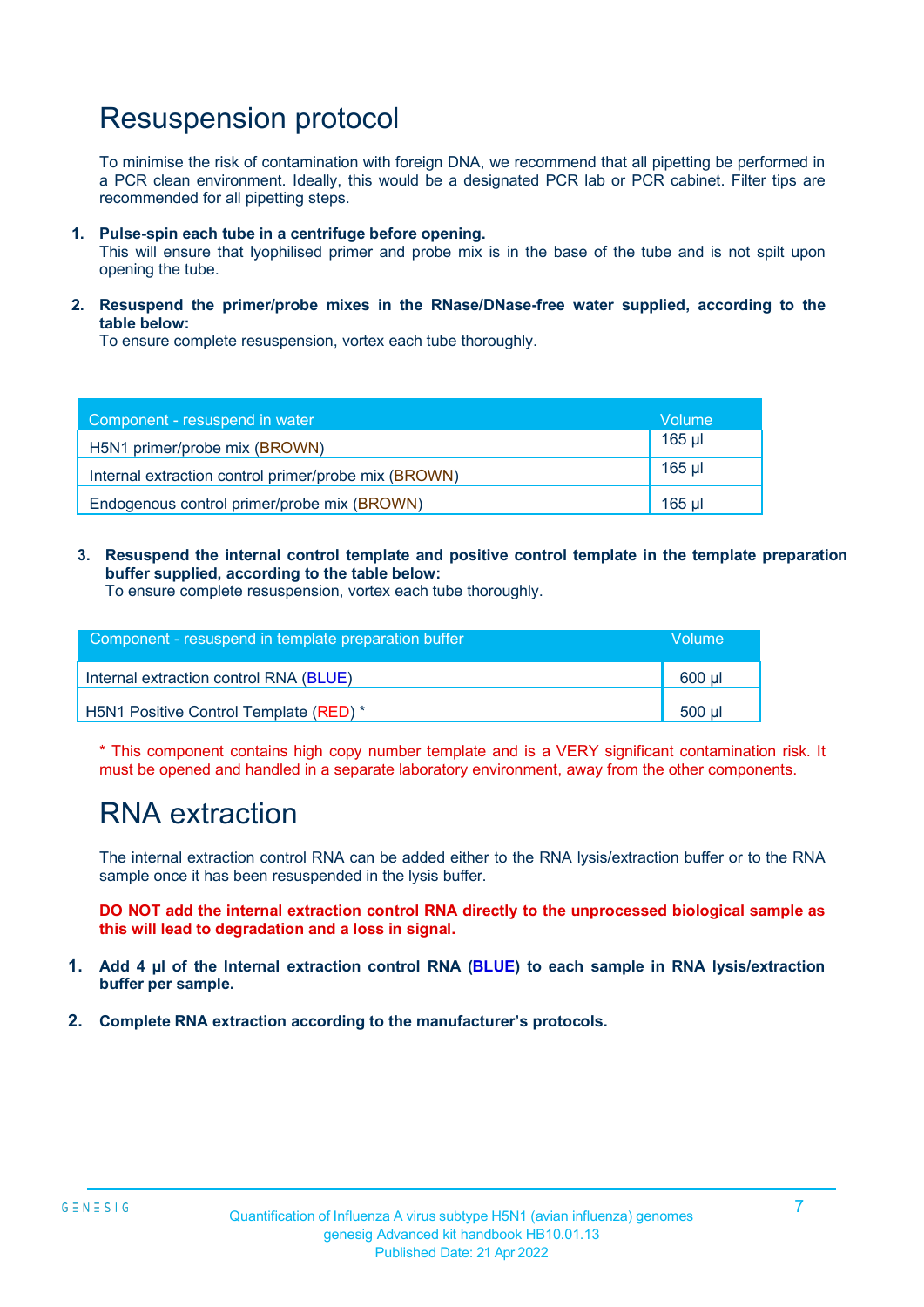## OneStep RT-qPCR detection protocol

#### **For optimum performance and sensitivity.**

All pipetting steps and experimental plate set-up should be performed on ice. After the plate is poured proceed immediately to the OneStep amplification protocol. Prolonged incubation of reaction mixes at room temperature can lead to PCR artefacts that reduce the sensitivity of detection.

#### **1. For each RNA sample, prepare a reaction mix according to the table below: Include sufficient reactions for positive and negative controls.**

| Component                                                    | Volume         |  |  |
|--------------------------------------------------------------|----------------|--|--|
| oasig OneStep or PrecisionPLUS OneStep 2X RT-qPCR Master Mix | $10 \mu$       |  |  |
| H5N1 primer/probe mix (BROWN)                                |                |  |  |
| Internal extraction control primer/probe mix (BROWN)         |                |  |  |
| RNase/DNase-free water (WHITE)                               | 3 <sub>µ</sub> |  |  |
| <b>Final Volume</b>                                          | 15 ul          |  |  |

#### **2. For each RNA sample, prepare an endogenous control reaction according to the table below (optional):**

This control reaction will provide crucial information regarding the quality of the biological sample.

| Component                                                    | Volume           |
|--------------------------------------------------------------|------------------|
| oasig OneStep or PrecisionPLUS OneStep 2X RT-qPCR Master Mix | 10 ul            |
| Endogenous control primer/probe mix (BROWN)                  | 1 ul 1           |
| RNase/DNase-free water (WHITE)                               | 4 ul             |
| <b>Final Volume</b>                                          | 15 <sub>ul</sub> |

#### **3. Pipette 15 µl of these mixes into each well according to your qPCR experimental plate set-up.**

**4. Pipette 5 µl of RNA template into each well, according to your experimental plate set-up.** For negative control wells, use 5 µl of RNase/DNase-free water. The final volume in each well is 20 µl.

#### **5. If a standard curve is included for quantitative analysis, prepare a reaction mix according to the table below:**

| <b>Component</b>                                             | Volume          |
|--------------------------------------------------------------|-----------------|
| oasig OneStep or PrecisionPLUS OneStep 2X RT-qPCR Master Mix | $10 \mu$        |
| H5N1 primer/probe mix (BROWN)                                | 1 µl            |
| RNase/DNase-free water (WHITE)                               | 4 µl            |
| <b>Final Volume</b>                                          | 15 <sub>µ</sub> |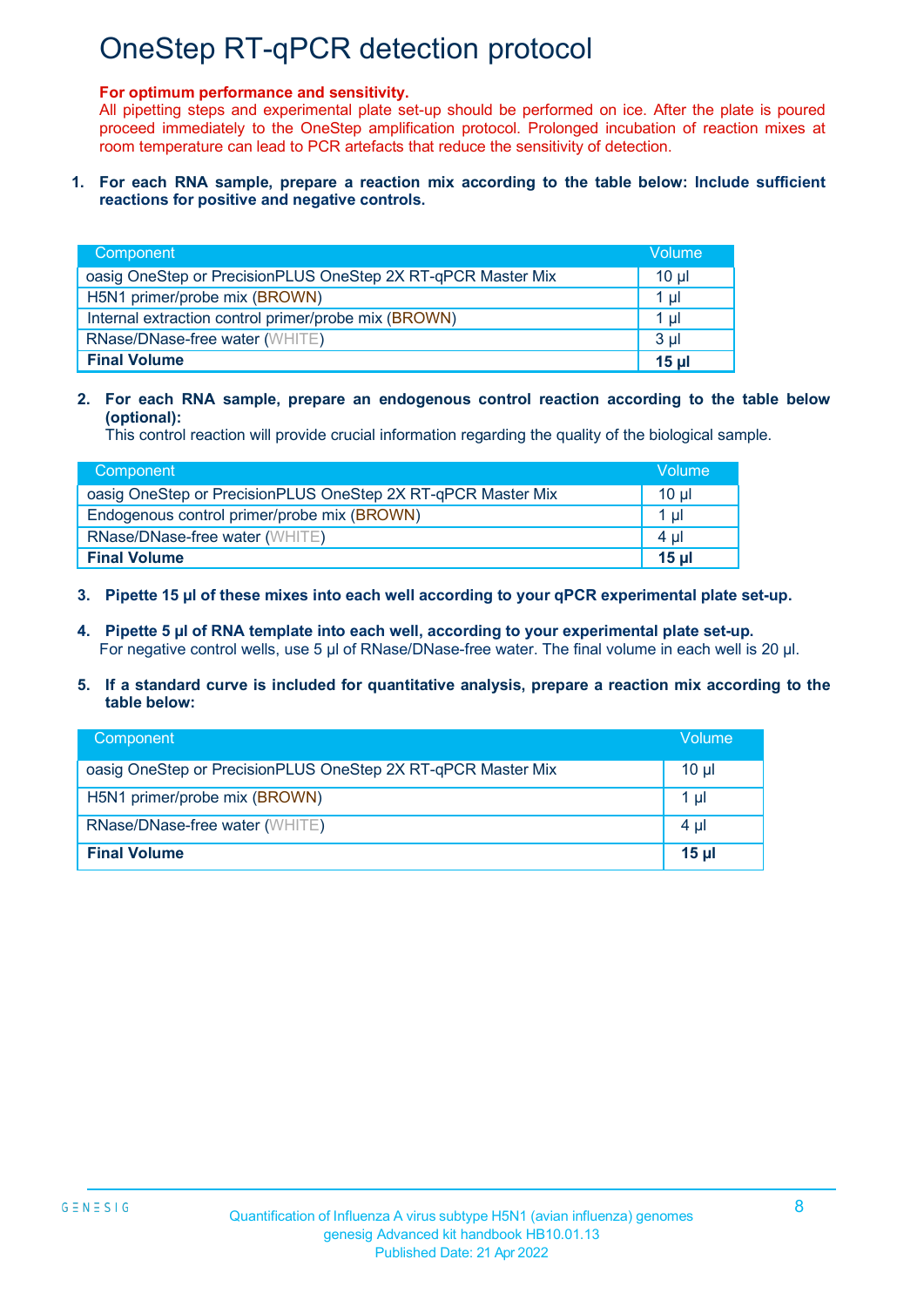#### **6. Preparation of standard curve dilution series.**

- **a. Pipette 90 µl of template preparation buffer into 5 tubes and label 2-6<br><b>b.** Pipette 10 **ul of Positive Control Template** (RED) into tube 2
- **b. Pipette 10 µl of Positive Control Template (RED) into tube 2**
- **c. Vortex thoroughly**
- **d. Change pipette tip and pipette 10 µl from tube 2 into tube 3**
- **e. Vortex thoroughly**

#### **Repeat steps d and e to complete the dilution series**

| <b>Standard Curve</b>         | <b>Copy Number</b>     |  |
|-------------------------------|------------------------|--|
| Tube 1 Positive control (RED) | $2 \times 10^5$ per µl |  |
| Tube 2                        | $2 \times 10^4$ per µl |  |
| Tube 3                        | $2 \times 10^3$ per µl |  |
| Tube 4                        | $2 \times 10^2$ per µl |  |
| Tube 5                        | 20 per µl              |  |
| Tube 6                        | 2 per µl               |  |

**7. Pipette 5 µl of the standard template into each well for the standard curve according to your plate set-up**

The final volume in each well is 20 µl.

### OneStep RT-qPCR Amplification Protocol

Amplification conditions using oasig OneStep or PrecisionPLUS OneStep 2X RT-qPCR Master Mix.

|             | <b>Step</b>                  | Time             | <b>Temp</b> |
|-------------|------------------------------|------------------|-------------|
|             | <b>Reverse Transcription</b> | $10 \text{ min}$ | 55 °C       |
|             | Enzyme activation            | 2 min            | 95 °C       |
| Cycling x50 | <b>Denaturation</b>          | 10 <sub>s</sub>  | 95 °C       |
|             | <b>DATA COLLECTION *</b>     | 60 s             | 60 °C       |

\* Fluorogenic data should be collected during this step through the FAM and VIC channels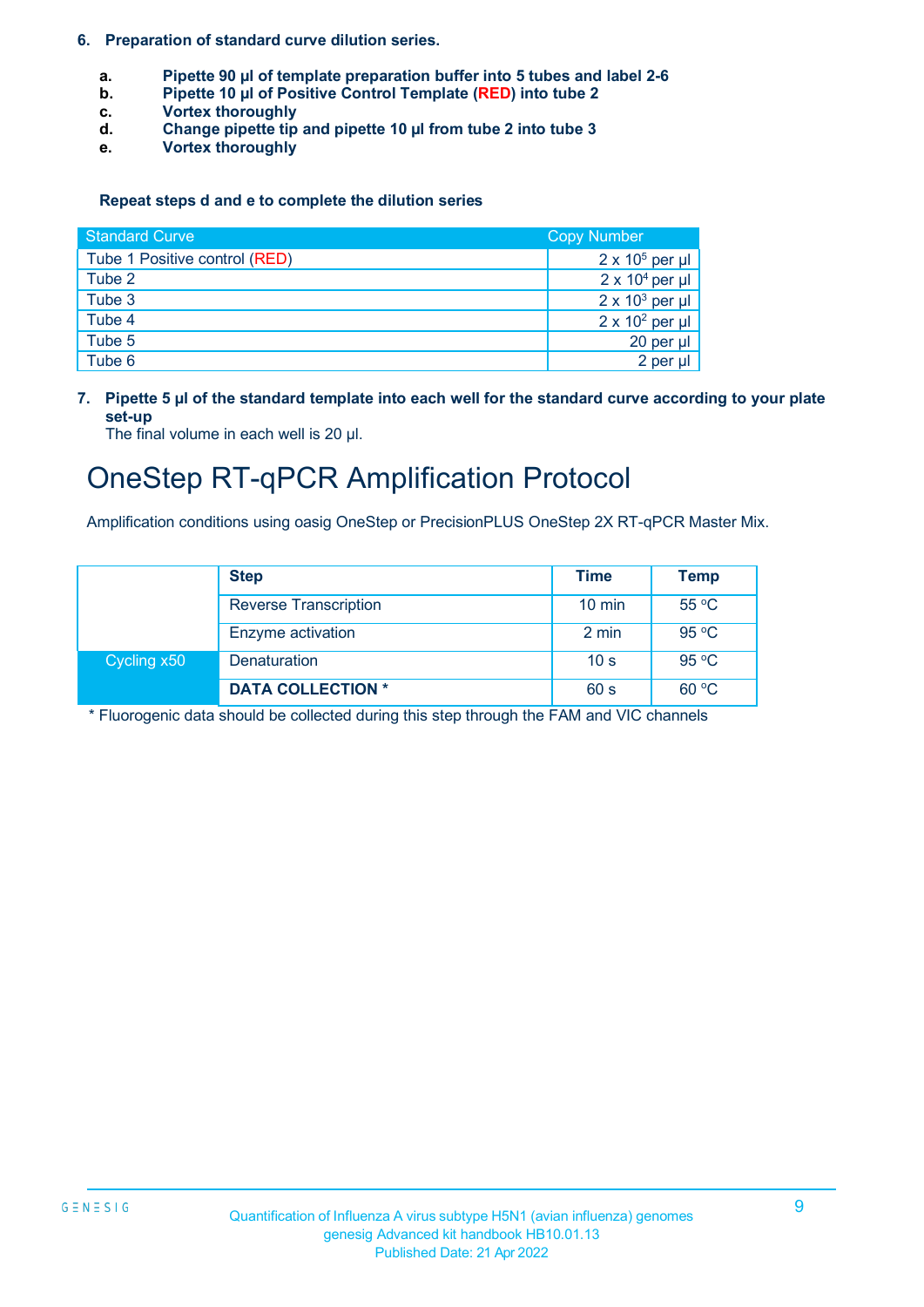### Interpretation of results

| <b>Target</b><br>(FAM) | <b>Internal</b><br>control<br>(VIC) | <b>Positive</b><br>control | <b>Negative</b><br>control | <b>Interpretation</b>                                                                                    |
|------------------------|-------------------------------------|----------------------------|----------------------------|----------------------------------------------------------------------------------------------------------|
| $\leq 30$              | $+ 1 -$                             | ╇                          |                            | POSITIVE QUANTITATIVE RESULT<br>calculate copy number                                                    |
| > 30                   | ÷                                   | ٠                          |                            | POSITIVE QUANTITATIVE RESULT<br>calculate copy number                                                    |
| > 30                   |                                     |                            |                            | POSITIVE QUALITATIVE RESULT<br>Do not report copy number as this may<br>be due to poor sample extraction |
|                        | ÷                                   |                            |                            | <b>NEGATIVE RESULT</b>                                                                                   |
| $+ 1 -$                | $+ / -$                             | ٠                          | $\leq 35$                  | <b>EXPERIMENT FAILED</b><br>due to test contamination                                                    |
| $+$ / -                | $+ 1 -$                             | ÷                          | $\leq 35$                  | <b>EXPERIMENT FAILED</b><br>due to test contamination                                                    |
| $+ / -$                | + / -                               | ٠                          | $> 35$                     | $\star$                                                                                                  |
|                        |                                     | ٠                          |                            | <b>SAMPLE PREPARATION FAILED</b>                                                                         |
|                        |                                     |                            | $+$ /                      | <b>EXPERIMENT FAILED</b>                                                                                 |

Positive control template (**RED**) is expected to amplify between Cq 16 and 23. Failure to satisfy this quality control criterion is a strong indication that the experiment has been compromised.

\*Where the test sample is positive and the negative control is positive with a Cq > 35, the sample must be reinterpreted based on the relative signal strength of the two results:



If the sample amplifies  $> 5$  Cq earlier than the negative control, then the sample should be reinterpreted (via the table above) with the negative control verified as negative.



If the sample amplifies < 5 Cq earlier than the negative control, then the positive sample result is invalidated, and the result should be determined inconclusive due to test contamination. The test for this sample should be repeated.